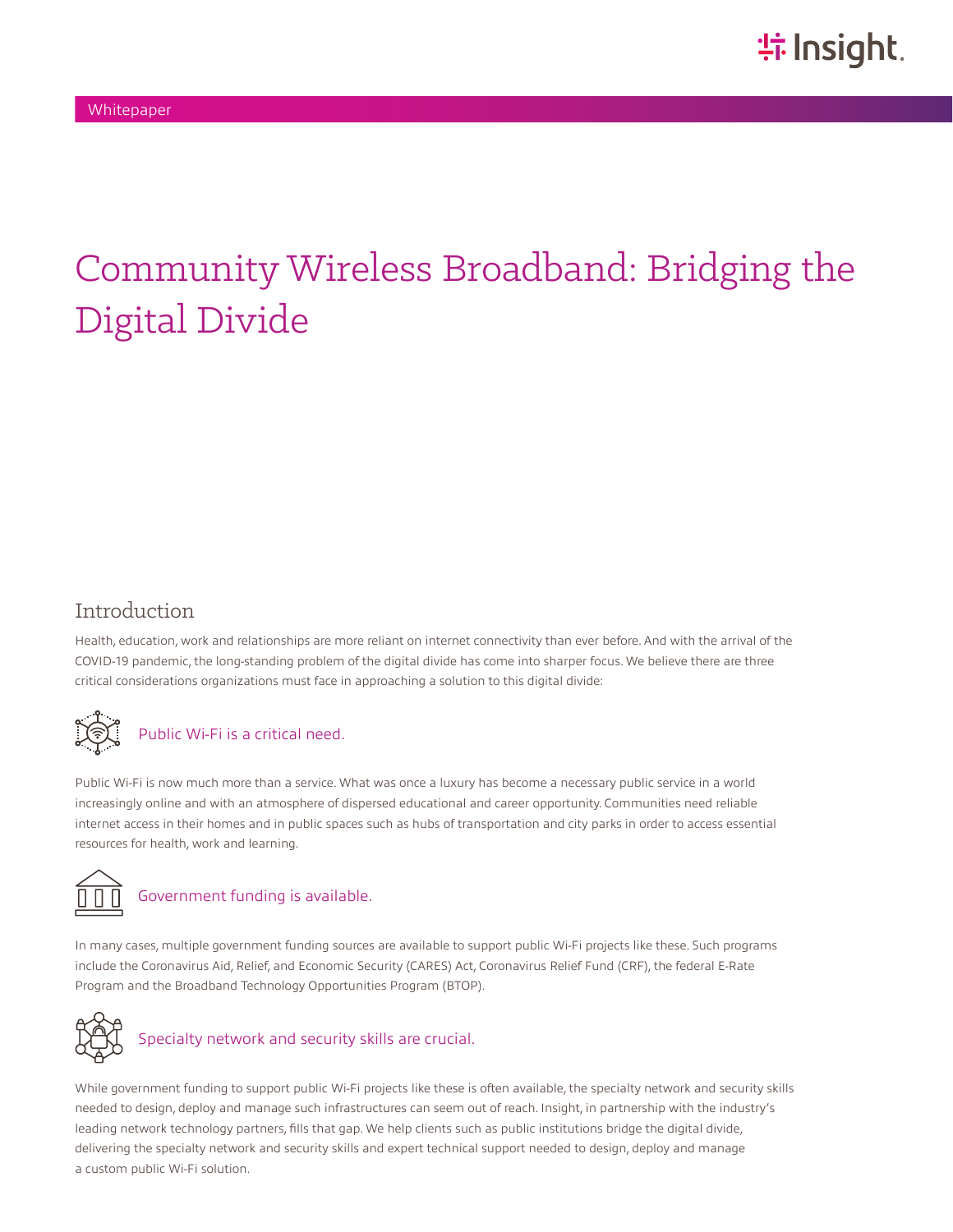### Digital inequity is about more than internet access

The digital inequity facing students, the elderly, low-income communities, small businesses and other disenfranchised populations across the country has left millions without reliable access to critical resources. Consider:



Many public institutions are searching for a solution, interested in leveraging federal relief and other funds to aid their communities and deliver reliable connectivity, and community wireless broadband solutions offer a promising answer to today's societal need for internet connectivity. But sifting through these needs and options to arrive at a best-fit solution is a complex undertaking — even more so the process of architecting, implementing and maintaining such a solution. Even with federal funding in hand, organizations that lack technical resources and reliable vendor connections struggle to get these initiatives off the ground.

#### Creating connectivity with community wireless broadband

Organizations are addressing their communities' critical need for public Wi-Fi/broadband infrastructures by deploying advanced network technologies with Insight's technological expertise to implement custom community broadband initiatives through Insight's Public Wi-Fi Implementation Services.

At Insight, we believe community wireless infrastructures are critical for addressing today's most pressing concerns and supporting a digital future for our cities, counties, school districts and citizens. Public Wi-Fi Implementation Services leverage a specialized set of capabilities and leading vendor partnerships to help the public sector deliver internet access to its communities, regardless of in-house skills or capacity.

One of the first steps in the Public Wi-Fi Implementation Services process is evaluating the client's need and existing infrastructures. When it comes to network capabilities, we ask clients the following questions to determine a baseline from which to optimize or implement the appropriate networking and security solutions:

Is your core networking infrastructure ready to support the additional endpoints and associated traffic flows?



Do you have the right security in place to segment traffic, users and applications?



Do you have any needs for other core services such as DHCP, DNS, content filtering, etc.? Are there any visibility requirements?



What compliance and regulatory considerations must be factored into the solution?

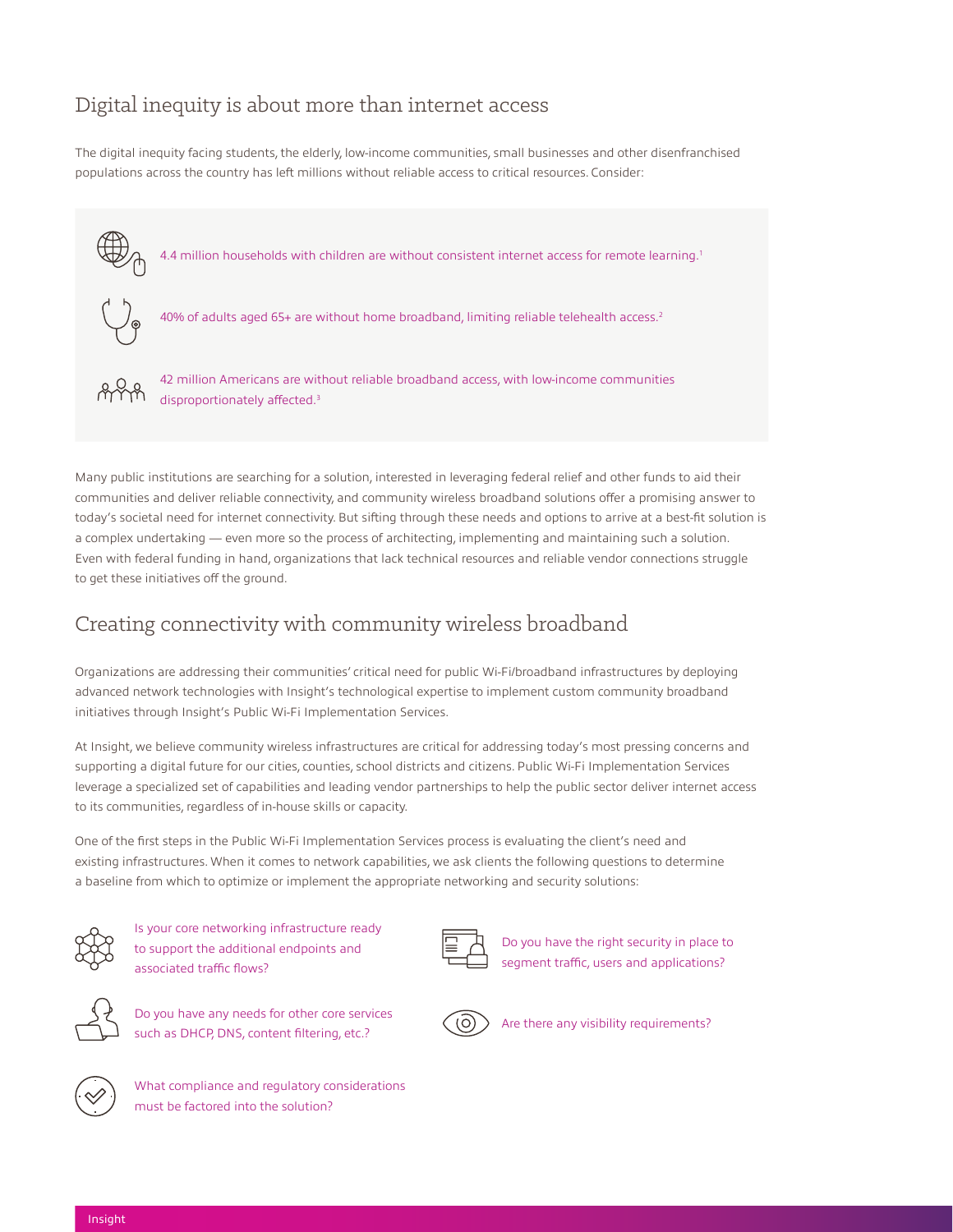When a new or upgraded network solution is needed, Insight has the vendor-agnostic expertise to identify best-fit technology components that will deliver a best-in-class network experience. Every public sector wireless network deployment is designed to provide the reliability, security and scalability that public sector organizations need to build and deliver an effective broadband solution that meets today's challenges with an eye to future change.



#### Reliability

When critical resources like work, education and health rely on wireless access, reliability is nonnegotiable.



#### Security

Leading-class network solutions offer built-in trust and security solutions, delivering secure connectivity, complete visibility and analytics to help keep data and users protected.



#### **Scalability**

Network architecture designed with simplicity and resilience makes it easy for clients to scale public Wi-Fi projects up or down as user needs and organization demands evolve over time.



As an example of these solutions in action, we refer to a public Wi-Fi implementation performed in a southern U.S. county home to more than 850,000 residents. With more than a dozen school districts and several collegiate institutions located within the county, and much of the population outside the city limits lacking the internet access needed to continue their education, the County decided to use federal government aid to implement a public Wi-Fi solution. Partnering with Insight to implement an independent, secure backend network, the client was able to quickly deploy a wireless mesh network to deliver free public internet access to more than 30,000 students and remote workers.